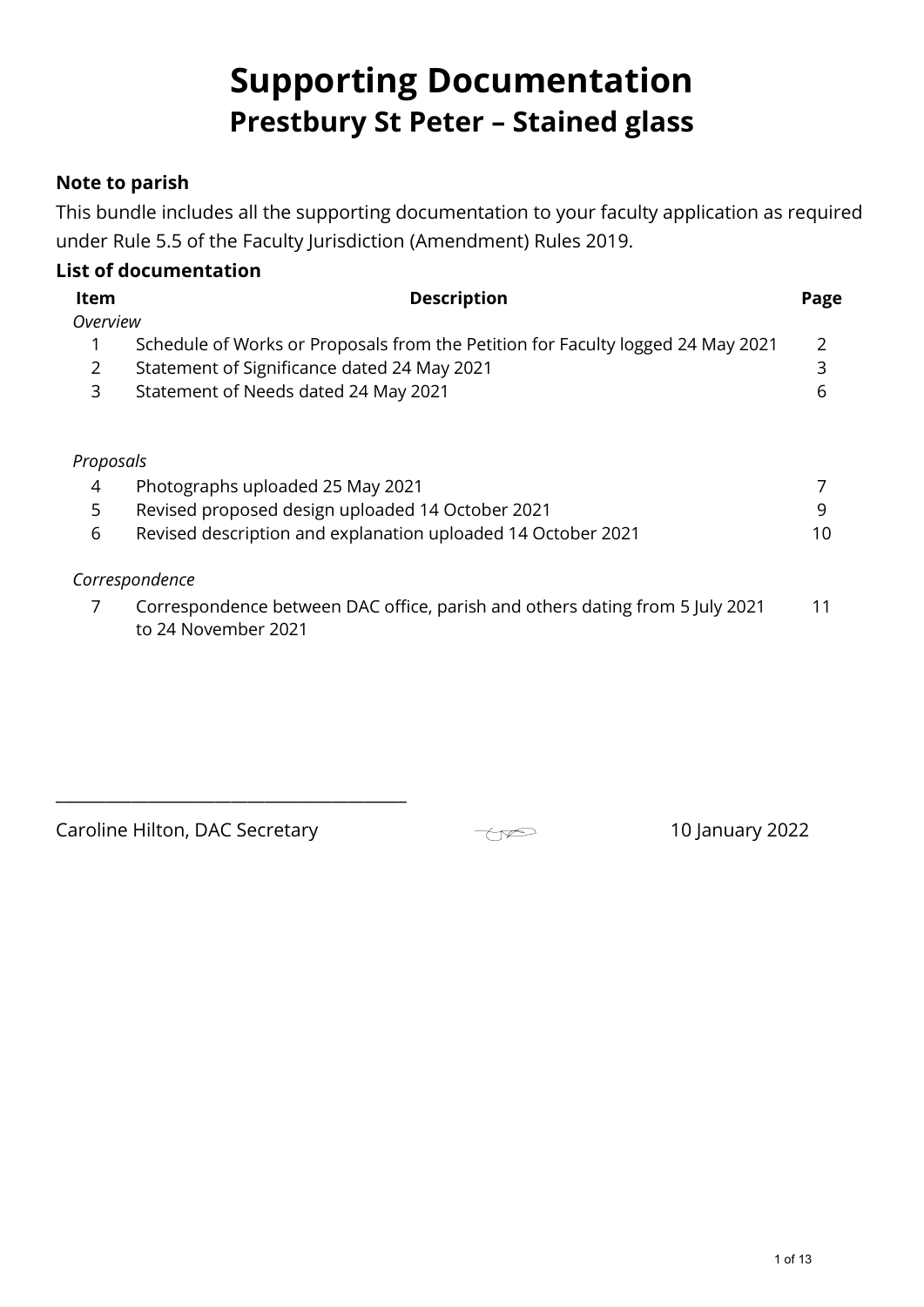#### **We petition the Court for a faculty to authorise the following-**

*Please describe the works or other proposals for which a faculty is sought in the way recommended by the Diocesan Advisory Committee in its Notification of Advice.*

#### SCHEDULE OF WORKS OR PROPOSALS

Replacement of the existing plain glass in the Oriel window in St Peter's Rooms with a stain-glass pane

*Copies of the Standard Information Form and any drawings, plans, specifications, photographs or other documents showing the proposals must be provided with this petition.*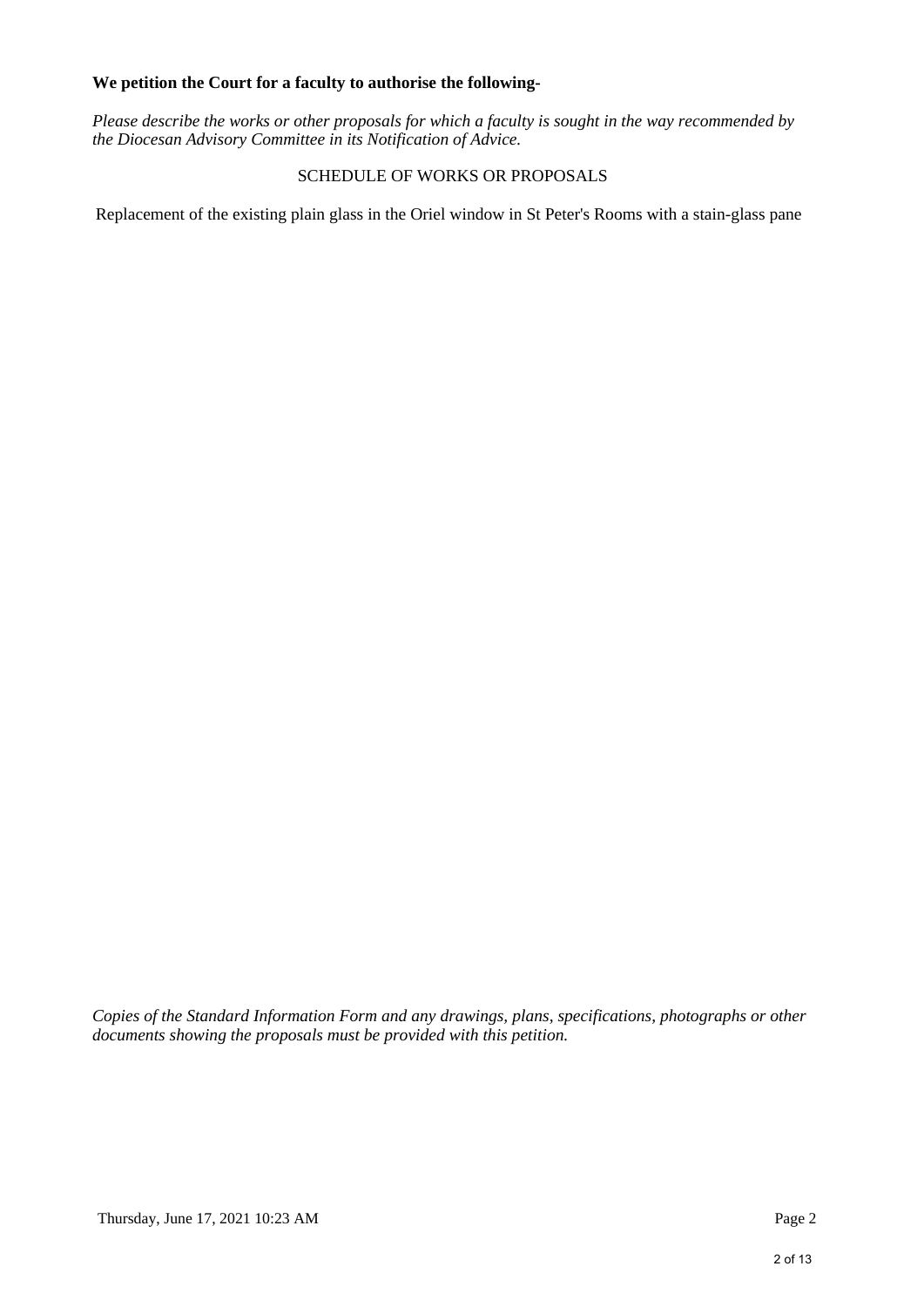| Ref:               | 2021-062062                    | <b>Church:</b>                    | Prestbury: St Peter |
|--------------------|--------------------------------|-----------------------------------|---------------------|
| Diocese:           | <b>Chester</b>                 | <b>Archdeaconry:</b> Macclesfield |                     |
| <b>Created By:</b> | Mr Steve Hill $(24/05/2021)$   | <b>Contact Tel.:</b> 07768757593  |                     |
| Status:            | Pre-formal consultation review |                                   |                     |

### Statement of Significance

#### **Section 1: The church in its urban / rural environment.**

#### **1.1 Setting of the Church**

St Peters is located in the centre of the historic commuter village of Prestbury. The church and the extensive churchyard are the principal buillding and space within the village.

#### **1.2 The Living Churchyard**

The churchyard forms part of the Prestbury Village Conservation Area . It comprises approx 2 acres of land, with many mature and significant trees. Whilst burials no longer take place there, ashes interments continue. The area is professionally managed to optimise nature interest and natural habitats whilst being a place of peaceful tranquillity.

#### **1.3 Social History**

Christian worship at Prestbury dates from the early 8th-10th century. The name is derived from "Priest's Burgh" and was a monastic centre associated with the abbots of St Werberg. The original church buildings were replaced in 1180 by the Norman Chapel and the church itself was then developed in c 1220, added to in the 14th and 15th centuries, and refurbished in the 18th century. A 21st century community facilities annex was completed in 2016. The entire assemblage of buidlings is Grade 1 Listed.

The 21st century village is a thriving commuter community approximately 2 miles from Macclesfield

#### **1.4 The church building in general**

The church is a significant stone building, comprising a central nave,chancel and tower, with North and South aisles. The principal access is via the South Door porch.

The 21st century annex comprises a number of community spaces and rooms over two floors, together with parish office, kitchen, toilet facilities and Vicar's and choir vestries.

#### **1.5 The church building in detail**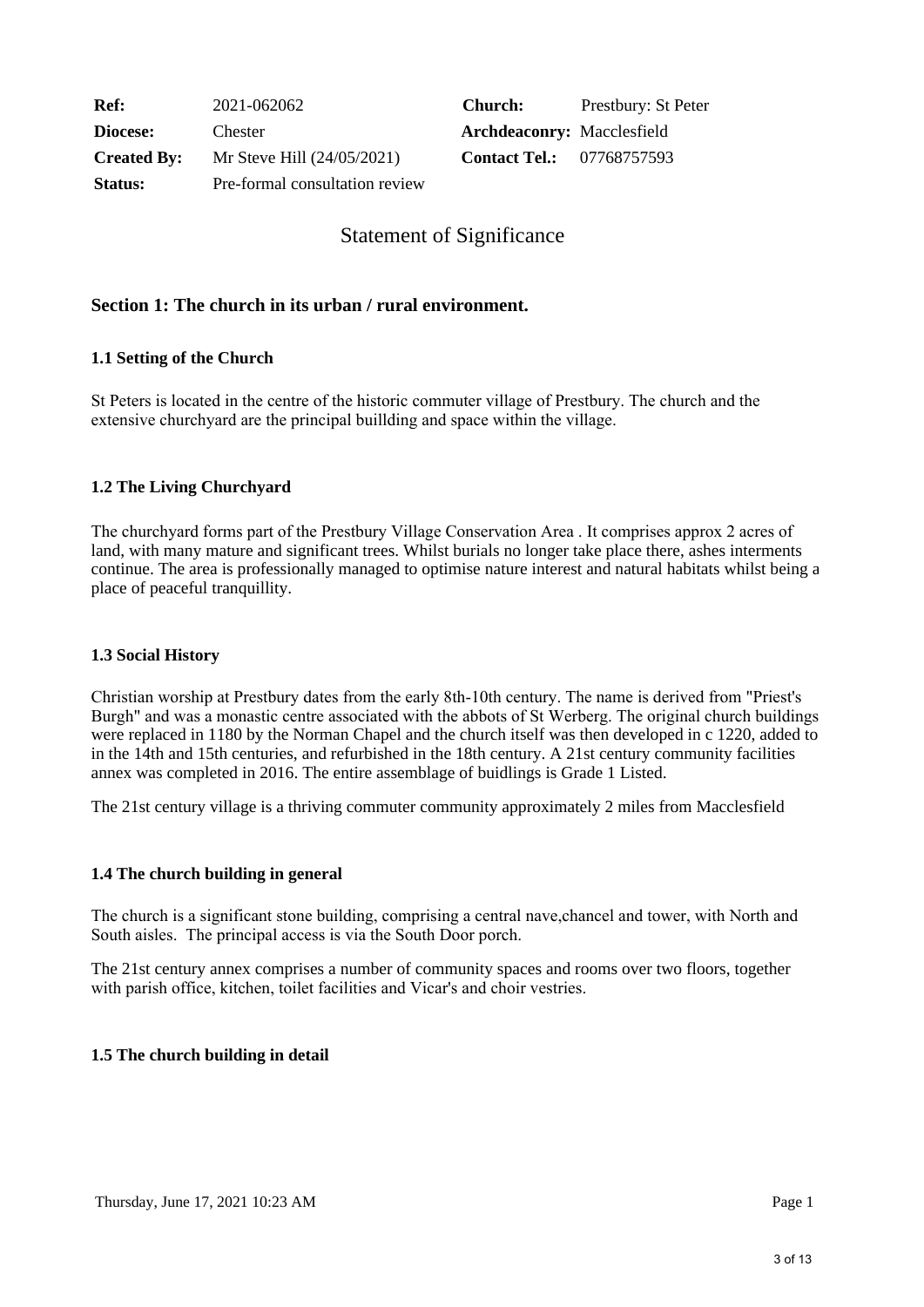The church contains fixed pews in each aisle. A shallow dais area backed by a wooden screen separates the main church from the chancel and choirstalls. Floors are stone flagged.

The tower contains a ringing chamber with 8 bells.

The oriel window the subject of this application is located in the 21st nnetury community annex at high level near the apex of the east-facing gable wall of the main break-out/social sitting room. It is approx 350mm in diameter. It provides some "borrowed" light to the main upstairs committee room, the main natural light being provided by Velux roof lghts.

#### **1.6 Contents of the Church**

The usual features are present, none being of great significance other than the pulpit (Jacobean) and the font (13th century)

#### **1.7 Significance for mission**

The proposed stain-glass pane is a gift to commemorate the premature passing of a member of a local family. Comments on the design and the missional themes behind it are contained in the documents attached.

#### **Section 2 : The significance of the area affected by the proposal.**

#### **2.1 Identify the parts of the church and/or churchyard which will be directly or indirectly affected by your proposal.**

The modern community bulding only. The impact will be minimal

#### **2.2 Set out the significance of these particular parts.**

The annex building has been sensitively designed to blend with the adjacent chiurch buldings and is of considerable architectural merit in ots own right. The proposal will add a degree of additional and appropriate interest to it..

#### **Section 3: Assessment of the impact of the proposals**

#### **3.1 Describe and assess the impact of your proposal on these parts, and on the whole.**

No negative impact

#### **3.2 Explain how you intend, where possible, to mitigate the impact of the proposed works on the significance of the parts affected and the whole.**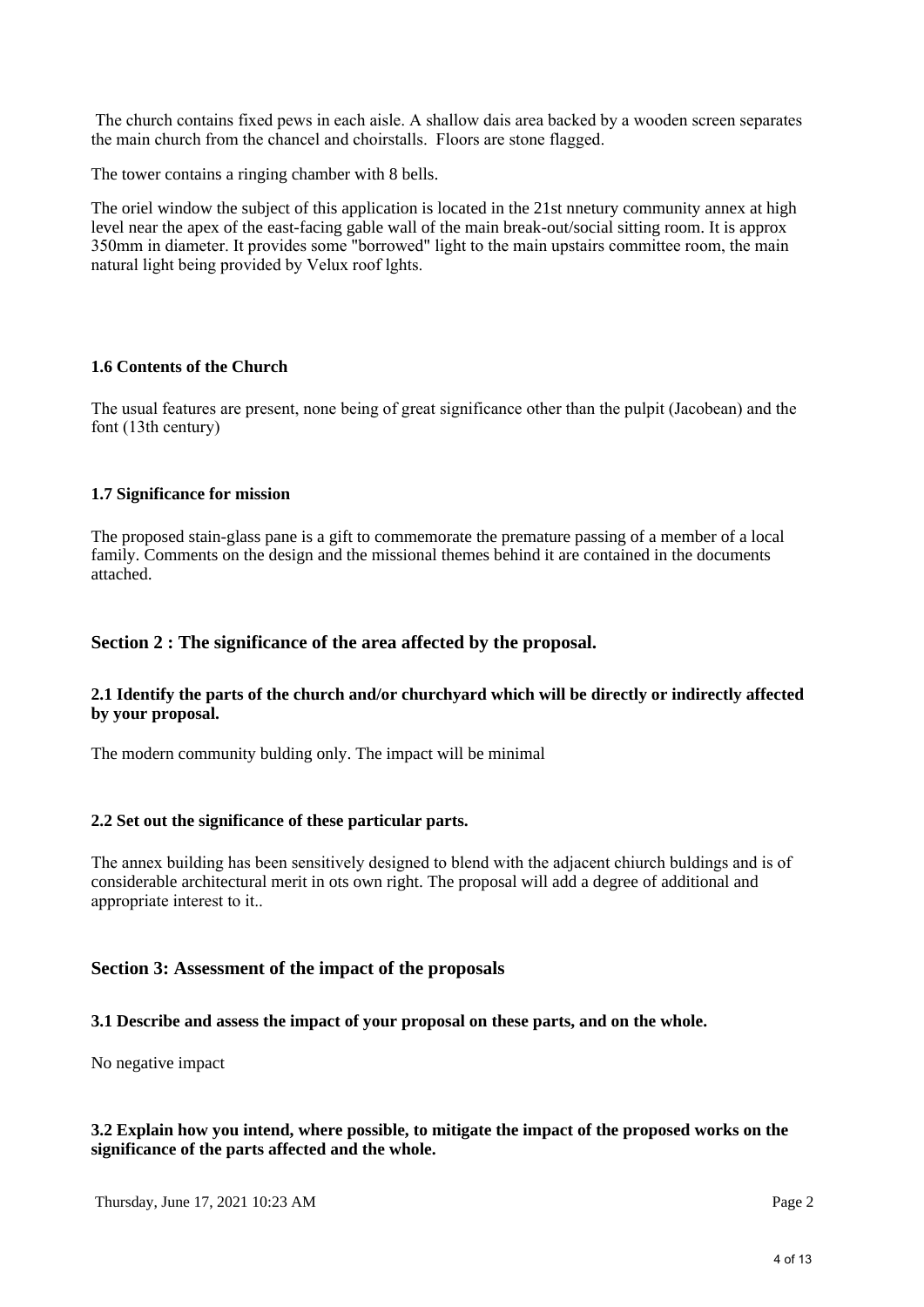No mitigtion required. There will a small degree of architectural enhancement. The main benefit is in its missional value.

#### **Sources consulted**

Professional stain-glass manufacturer. The Diocesan Architect is aware of the proposal having been consulted about the original scheme for the replacement of the South Door with a stain-glass feature but this proposal has been shelved and replaced with the current proposal.

**Plan**

**Interior**

**Exterior**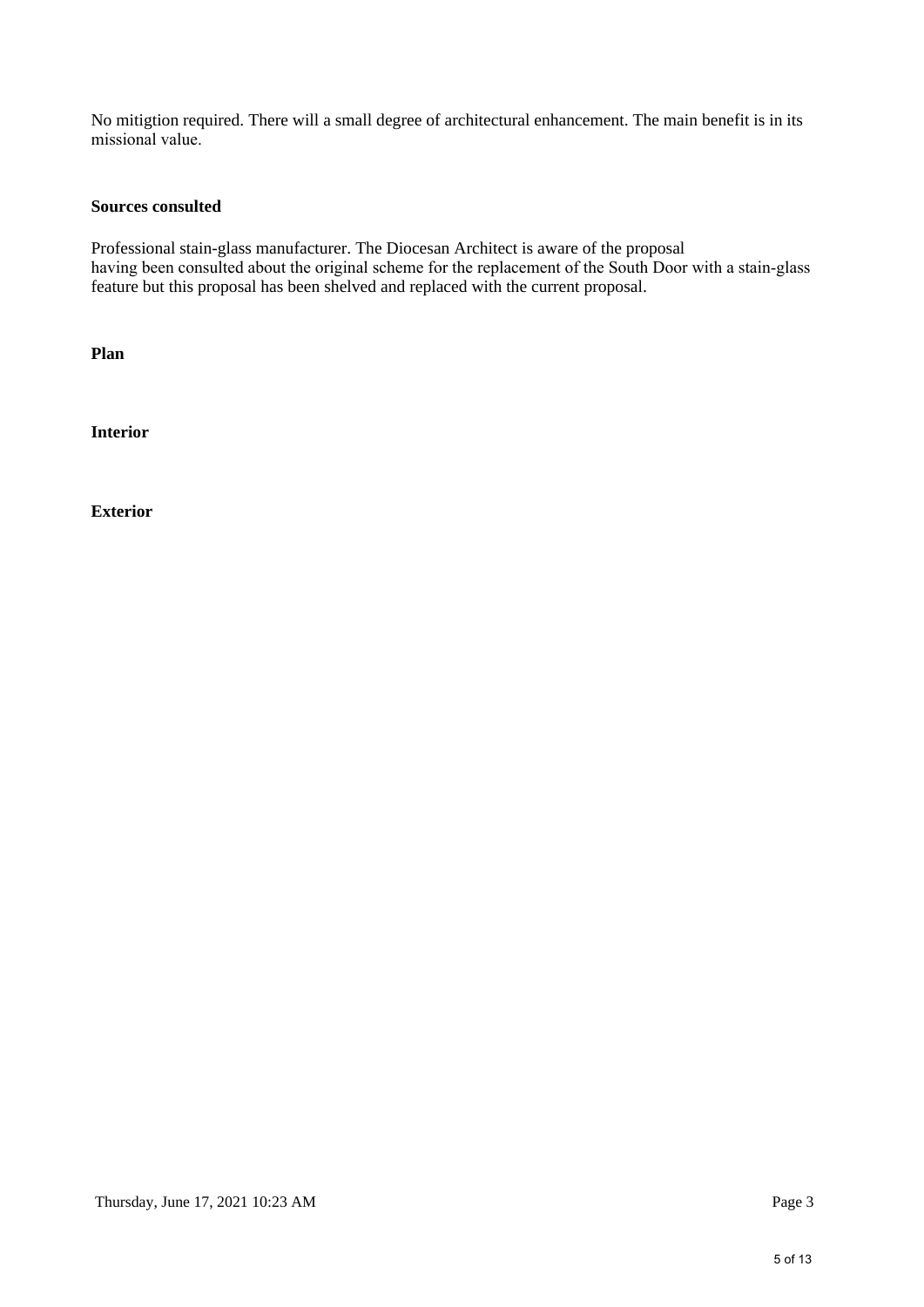| <b>Ref:</b>        | 2021-062062                    | <b>Church:</b>                    | Prestbury: St Peter |
|--------------------|--------------------------------|-----------------------------------|---------------------|
| Diocese:           | <b>Chester</b>                 | <b>Archdeaconry:</b> Macclesfield |                     |
| <b>Created By:</b> | Mr Steve Hill $(24/05/2021)$   | <b>Contact Tel.:</b> 07768757593  |                     |
| <b>Status:</b>     | Pre-formal consultation review |                                   |                     |

#### Statement of Needs

#### **General information**

Prestbury and its historic parish of St Peter's is a significant commuter village to Macclesfield, Manchester and surrounding employment centres and historically was a major ecclesiastical centre, a legacy which is still apparent today.

The church is used for worship on a Sunday every week. A rich variety of worship styles is offered at St Peter's that seeks to meet the needs of Christians across the worshipping spectrum. Morning worship uses AV facilities for song and hymn words, liturgical texts, information and notices, sermon illustrations, mission organisation reports and a variety of other ommunication purposes

A season of Musical concerts is run throughout the summer..

Midweek services, such as Occasional Offices and Pram service take place .

The new community spaces are extensively used for, inter alia, Occasional Offices, social events, meetings as a general meeting place. The Parish Administration office is also located within it.

#### **What is needed?**

N/A

#### **The proposal**

A local family has asked that their daughter/sister be commemorated by the installation of a stain-glass feature within the church or adjacent community annex. After extensive discussion, the replacement of the existing plain glass pane in the oriel window in the east facing wall of the 21st century community annex building with a strian-glass pane has been agreed.

#### **Why?**

N/A

#### **Justification**

N/A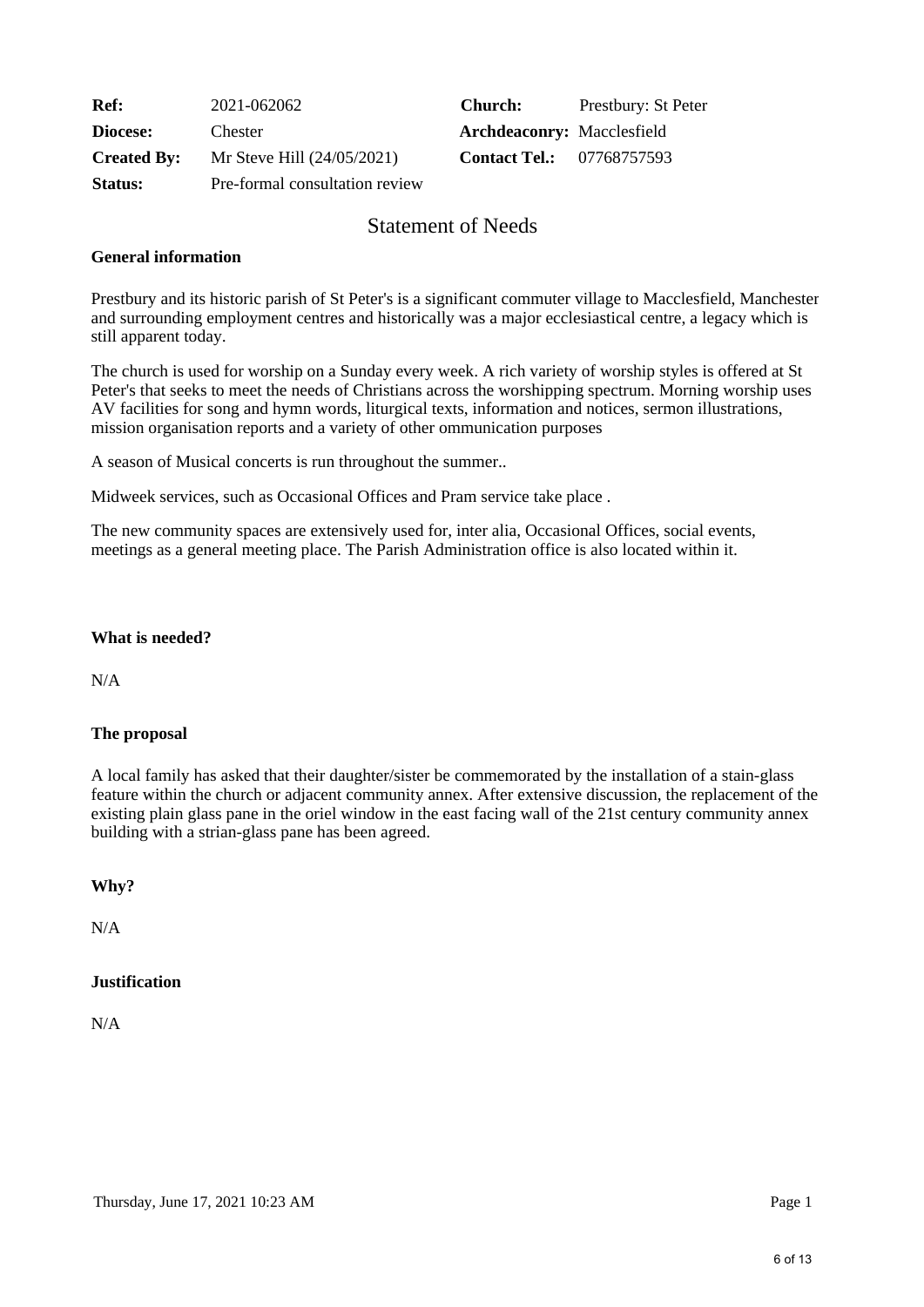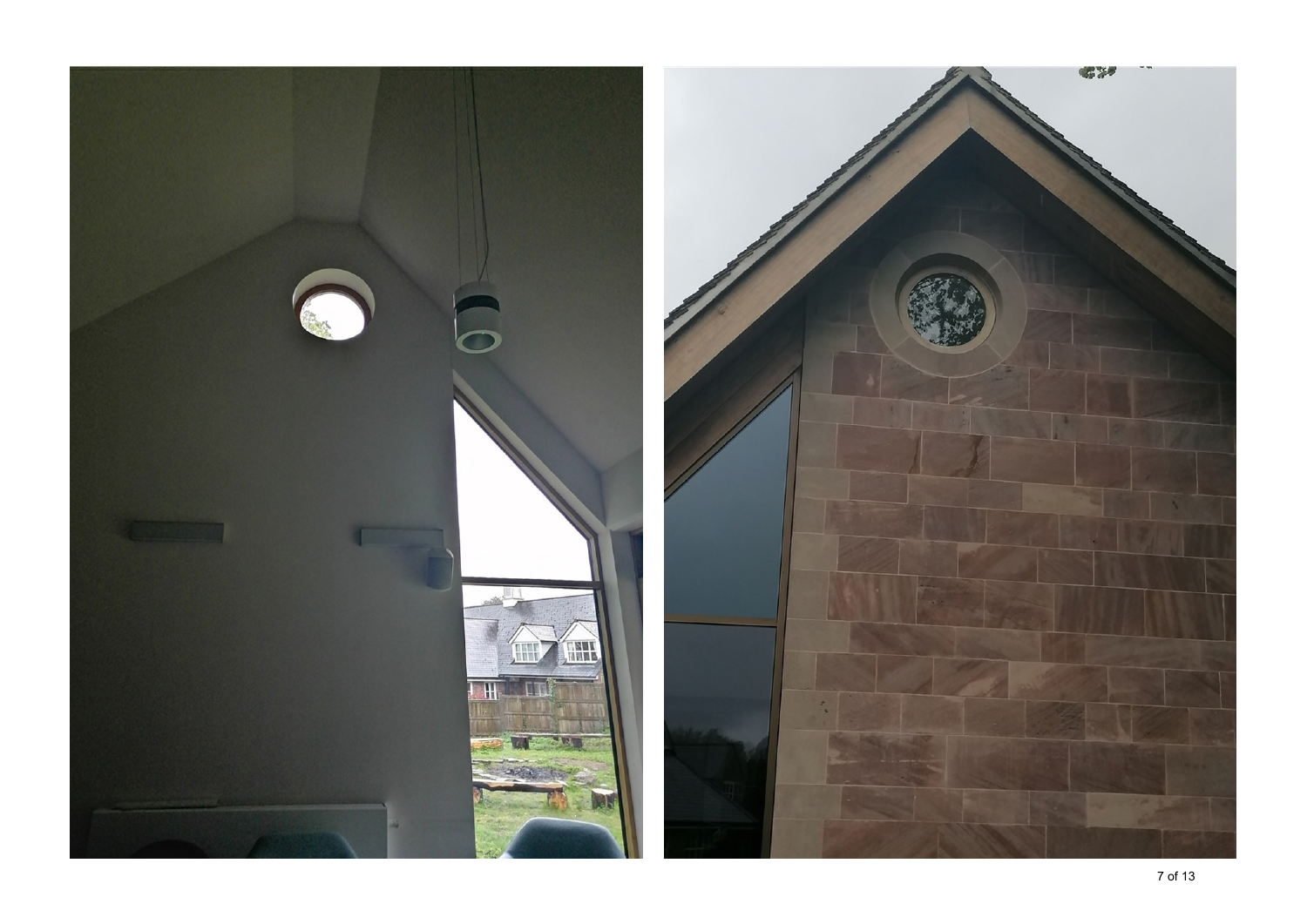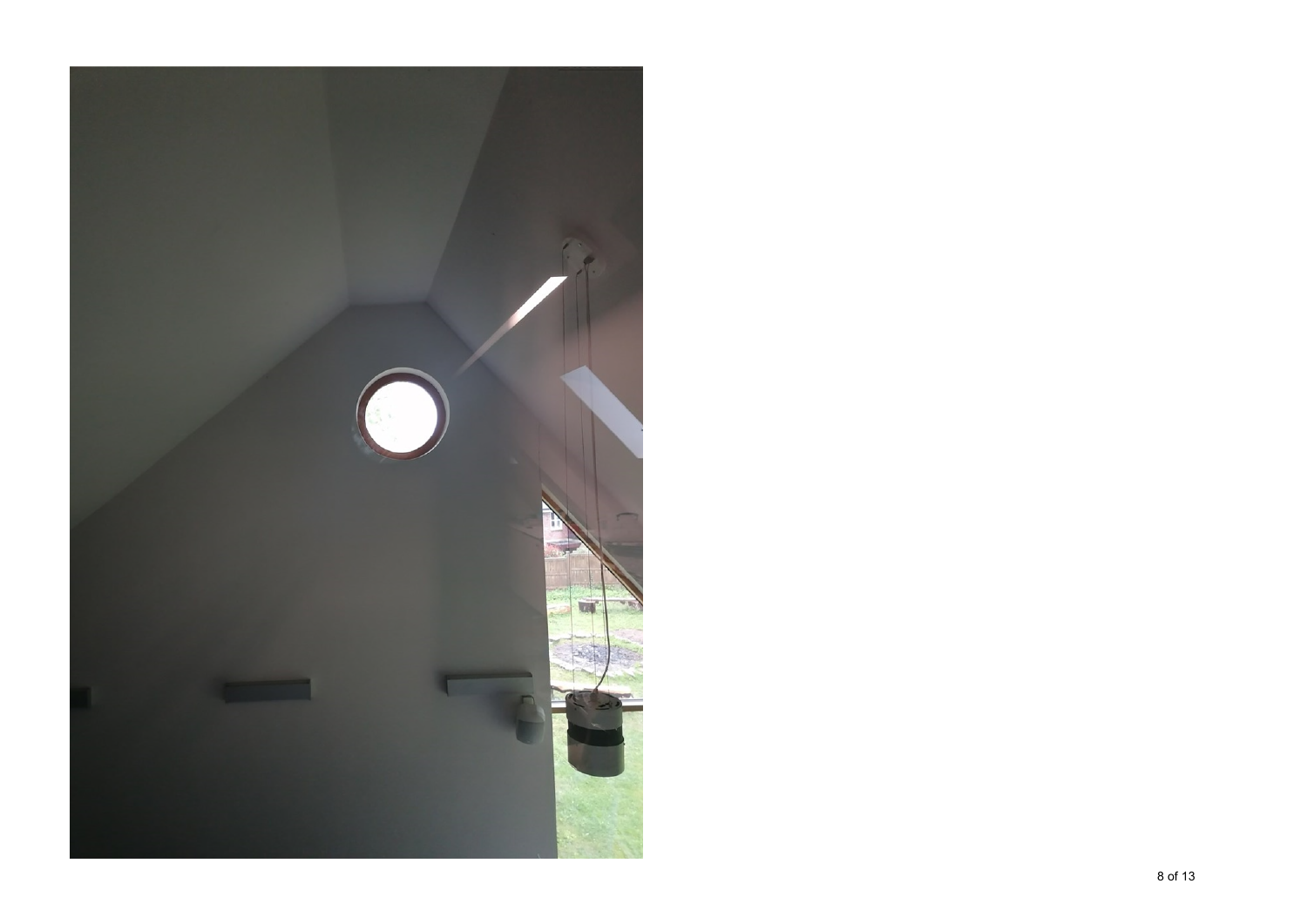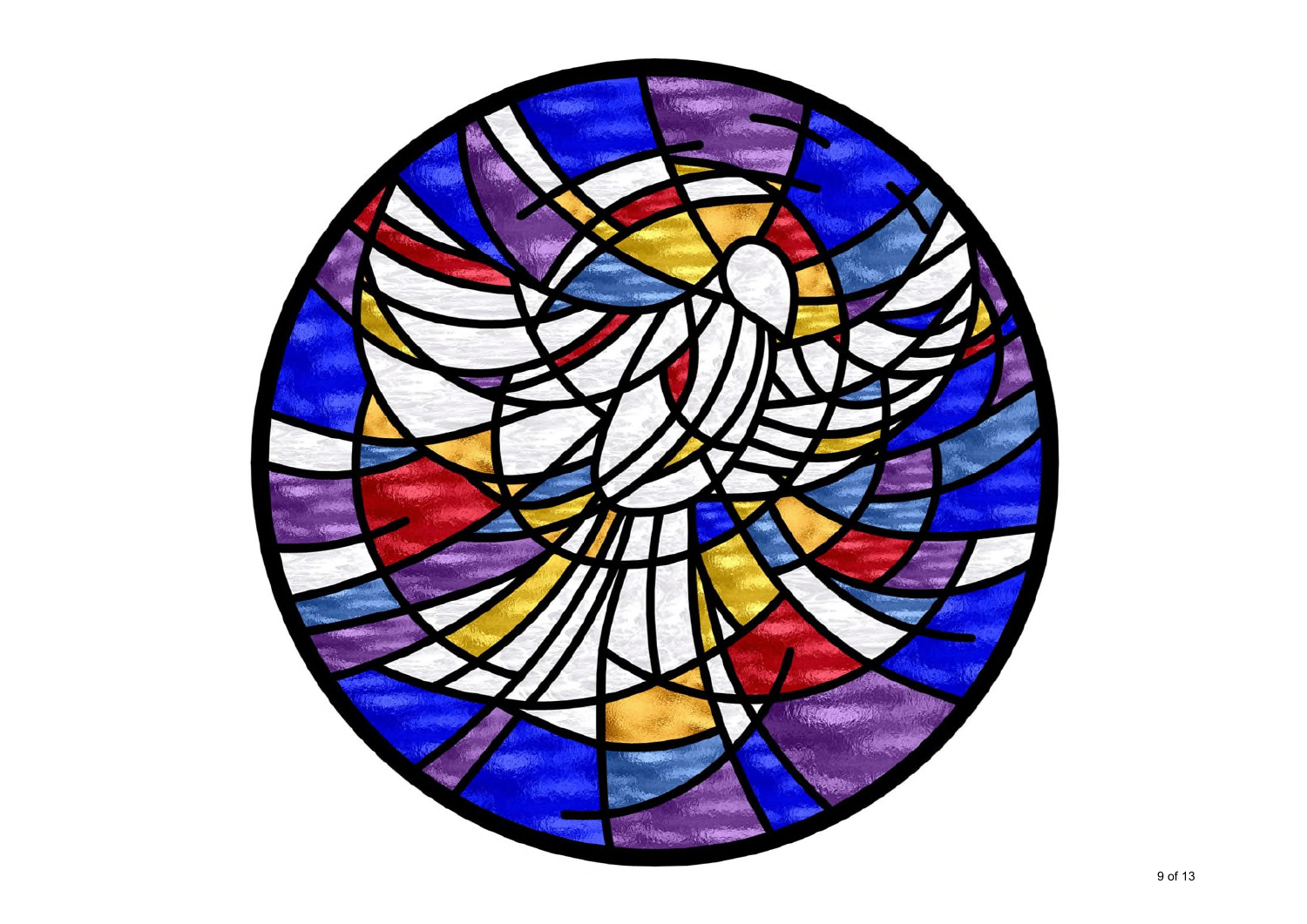# **Stained glass window: St Peter's, Prestbury**

The proposal is for a small (c0.5m diameter) circular window in St Peter's rooms (the annexe behind the church building). The window is high up on an east wall and will cast beautiful colours onto the opposite wall or floor as the sun moves. (See attached pictures.)

Following receipt of the DAC's informal advice, the design has now been modified and finalised. The dove symbolises two things in people's minds – the Holy Spirit primarily, but also a symbol of peace. It flies upwards, encouraging us to aspire, to let go of whatever stops us being who God created us to be. The burst of colour around it suggests the joy of freedom in Christ. If people only experience it as a mark of peace, then so be it. Peace is full of joy.

There is now no "border" round it, the dove is ascending and the colours are more vibrant. We feel therefore that the revised design meets our (and the DAC's) aspiration for a sense of movement in the dove, and the vibrant colours bring the image to life.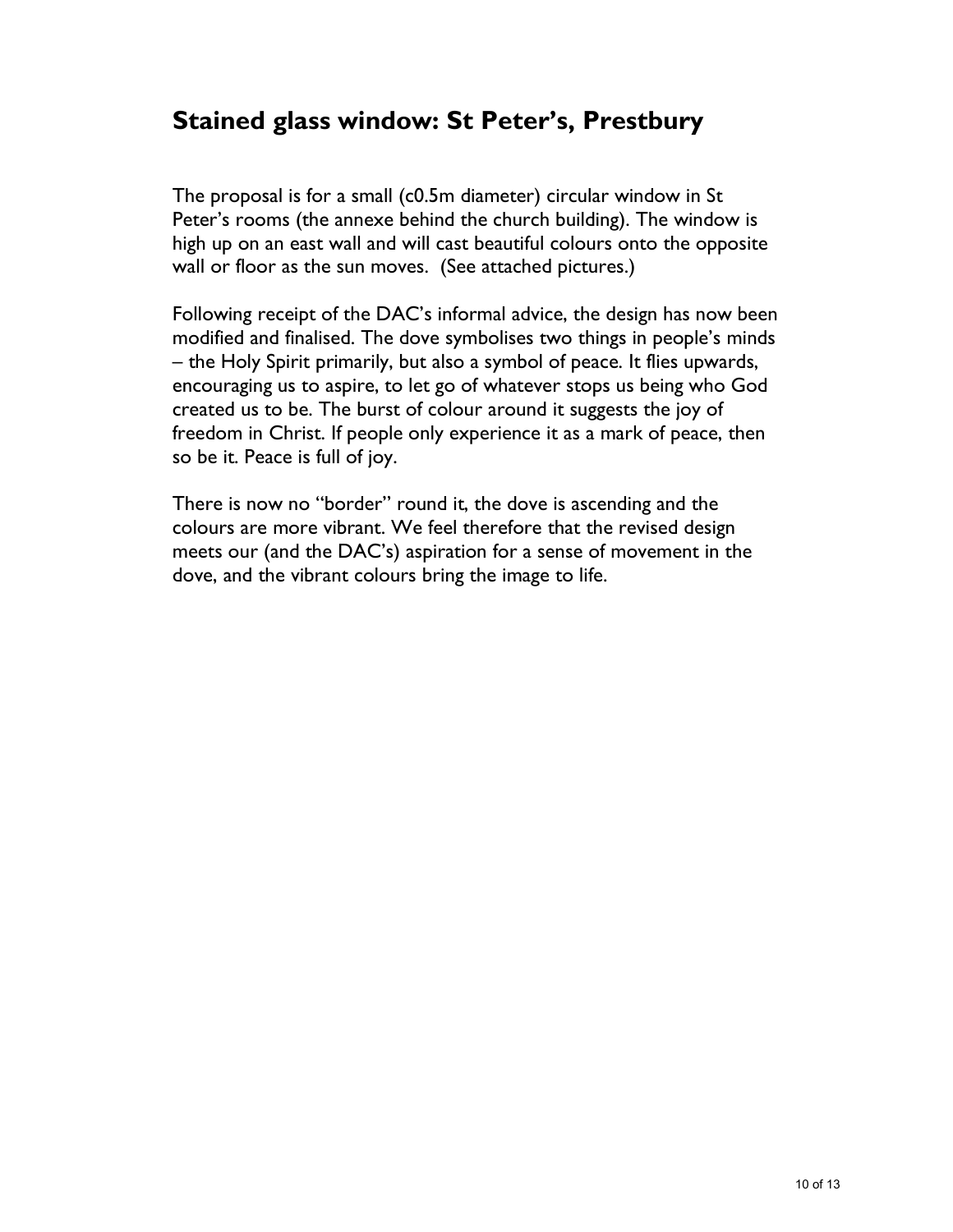# Prestbury St Peter – Stained glass - Correspondence with parish and others

Attachments are listed according to the numbering on the supporting documents list

| Date                                                          | Message                                                                                                                                                                                                                                                                                                                                                                                                                                        |
|---------------------------------------------------------------|------------------------------------------------------------------------------------------------------------------------------------------------------------------------------------------------------------------------------------------------------------------------------------------------------------------------------------------------------------------------------------------------------------------------------------------------|
| 05/07/2021                                                    | <b>DAC Advice</b>                                                                                                                                                                                                                                                                                                                                                                                                                              |
| To: Patrick Angier,<br><b>Steve Hill</b><br>From: Katy Purvis | I am writing to let you know that at its meeting of 25 June 2021, the<br>DAC considered the proposal for the new stained glass, and resolved<br>to offer the following informal advice:<br>The Committee was supportive of the creation of a memorial<br>a.<br>window but agreed with the parish that the design should be<br>further developed, and encouraged a more ambitious design<br>with the dove more prominent against the background |
|                                                               | Noting the rich creativity of the building it considered the<br>b.<br>opportunity should be taken to introduce a design that fits in<br>with the inspirational surroundings                                                                                                                                                                                                                                                                    |
|                                                               | The Committee considered that currently the image of the<br>c.<br>dove does not really give a sense of movement (for example<br>evoking a soaring spirit). It therefore wondered whether other<br>ways of depicting the dove could explored, for example with it<br>ascending or descending, or alternatively flying horizontally<br>with wings outstretched left and right.                                                                   |
|                                                               | It also felt that currently the border around the edge of the<br>d.<br>image would be noticed more than the dove and it would<br>benefit from the image being made simpler                                                                                                                                                                                                                                                                     |
|                                                               | It was noted that the window is east facing and therefore the<br>e.<br>light from it will have a big impact on interior of the extension,<br>so the use of brighter, more vibrant colours was encouraged                                                                                                                                                                                                                                       |
|                                                               | f.<br>Likewise the use of brighter, more vibrant colours would<br>improve the impact of the window in the space, with it being<br>small and positioned high up in the extension                                                                                                                                                                                                                                                                |
| 05/07/2021                                                    | Lots of ideas there to work on.                                                                                                                                                                                                                                                                                                                                                                                                                |
| To: Katy Purvis<br>From: Steve Hill                           |                                                                                                                                                                                                                                                                                                                                                                                                                                                |
| 15/10/2021                                                    | I submitted revised proposals for the above yesterday and, as I am<br>away from tomorrow for 10 days, I just wanted to be sure it was safely<br>submitted and that it constitutes the full faculty application. If not,                                                                                                                                                                                                                        |
| To: Katy Purvis<br>From: Steve Hill                           | please let me know asap.                                                                                                                                                                                                                                                                                                                                                                                                                       |
| 21/10/2021                                                    | Sorry for the delayed reply, we have been terribly busy getting                                                                                                                                                                                                                                                                                                                                                                                |
|                                                               | prepared for tomorrows meeting. You missed the deadline for that,                                                                                                                                                                                                                                                                                                                                                                              |
| To: Steve Hill                                                | but the agenda is so full, I really couldn't fit this in so I have put it on                                                                                                                                                                                                                                                                                                                                                                   |
| From: Katy Purvis                                             | for November. It all looks fine as far as I can see                                                                                                                                                                                                                                                                                                                                                                                            |
| 12/11/2021                                                    | We have heard back from the stained glass advisor as follows, she has                                                                                                                                                                                                                                                                                                                                                                          |
| To: Steve Hill                                                | a few comments/questions as below                                                                                                                                                                                                                                                                                                                                                                                                              |

• Attachments in blue are included within the proposals section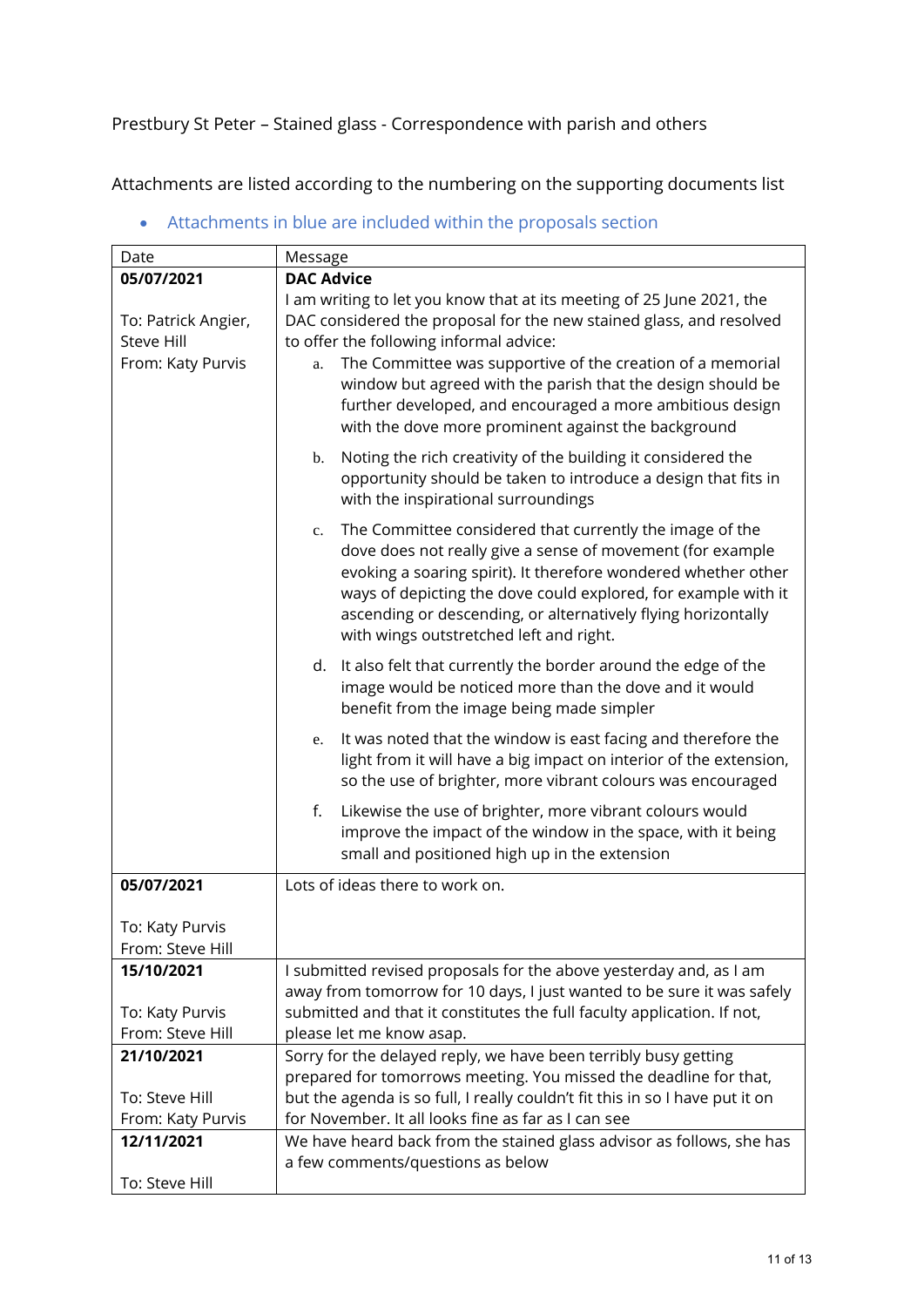| From: Katy Purvis                                 | My initial impression of the new design is that the disjointed<br>outline and partial colouration of the dove is less clear than in the<br>original & it might be hard to see what it represents from the<br>ground. However if the family wish to create a general impression<br>of coloured light rather than a distinct dove I see no reason to<br>object, especially as they were told that the original more<br>conventionally-shaped dove looked rather wooden. Since the<br>window is in the new annexe, its design needn't be constrained<br>by the style of the historic church building.<br>I have a couple of questions:<br>Which stained-glass artist/firm will execute the commission, or is<br>that yet to be decided?<br>Will the panel contain an unobtrusive date & signature or<br>inscription naming the maker?<br>Since there's no point in including an inscription in the window<br>given its high position, will a plaque be placed beneath it? |
|---------------------------------------------------|------------------------------------------------------------------------------------------------------------------------------------------------------------------------------------------------------------------------------------------------------------------------------------------------------------------------------------------------------------------------------------------------------------------------------------------------------------------------------------------------------------------------------------------------------------------------------------------------------------------------------------------------------------------------------------------------------------------------------------------------------------------------------------------------------------------------------------------------------------------------------------------------------------------------------------------------------------------------|
| 12/11/2021<br>To: Katy Purvis                     | Will the application be put on the DAC agenda for this month and if so,<br>what is the deadline for a response to the comments below? Is a<br>response actually needed?                                                                                                                                                                                                                                                                                                                                                                                                                                                                                                                                                                                                                                                                                                                                                                                                |
| From: Steve Hill<br>16/11/2021                    | here are the comments on your consultation response:                                                                                                                                                                                                                                                                                                                                                                                                                                                                                                                                                                                                                                                                                                                                                                                                                                                                                                                   |
|                                                   |                                                                                                                                                                                                                                                                                                                                                                                                                                                                                                                                                                                                                                                                                                                                                                                                                                                                                                                                                                        |
| To: Katy Purvis<br>From: Steve Hill               | 1. Re the design itself, the donor family do not wish to make any<br>further alterations. In light of the observation about how it<br>may be interpreted from the ground, they observe that no<br>such difficulty will be had when viewed from the upper room.<br>However, and in answer to the final point in your email, whilst<br>no inscription will be incorporated into the window itself, it is<br>proposed that a small plaque would be displayed beneath it<br>with the following inscription:<br><b>Stained Glass Window of Dove</b><br>Bequested by Lesley Elaine Pangburn, 1963 - 2017<br>(Produced by A. Seddon, Stained Glass Artist)<br>The designer/manufacturer is as shown in the plaque inscription. The                                                                                                                                                                                                                                            |
|                                                   | full name is:<br>The Stained Leaded Glass Company Ltd<br>Riverside Studio,<br>14 Riverside, Waters Meeting Road<br><b>Bolton, England BL1 8TU</b>                                                                                                                                                                                                                                                                                                                                                                                                                                                                                                                                                                                                                                                                                                                                                                                                                      |
|                                                   | I hope this is sufficient for the DAC to reach its formal<br>recommendation. Please let me know if any further clarification or<br>information is needed.                                                                                                                                                                                                                                                                                                                                                                                                                                                                                                                                                                                                                                                                                                                                                                                                              |
| 18/11/2021<br>To: Katy Purvis<br>From: Steve Hill | Further to the email below, there has been a misunderstanding about<br>the placement of a plaque in St Peter's Rooms pertaining to the stain-<br>glass window. I am advised that it was agreed early on in the process<br>that such a plaque would not be in keeping with the function, purpose<br>or appearance of the room. Instead, appropriate information will be<br>presented as a matter of permanent record within the Church                                                                                                                                                                                                                                                                                                                                                                                                                                                                                                                                  |